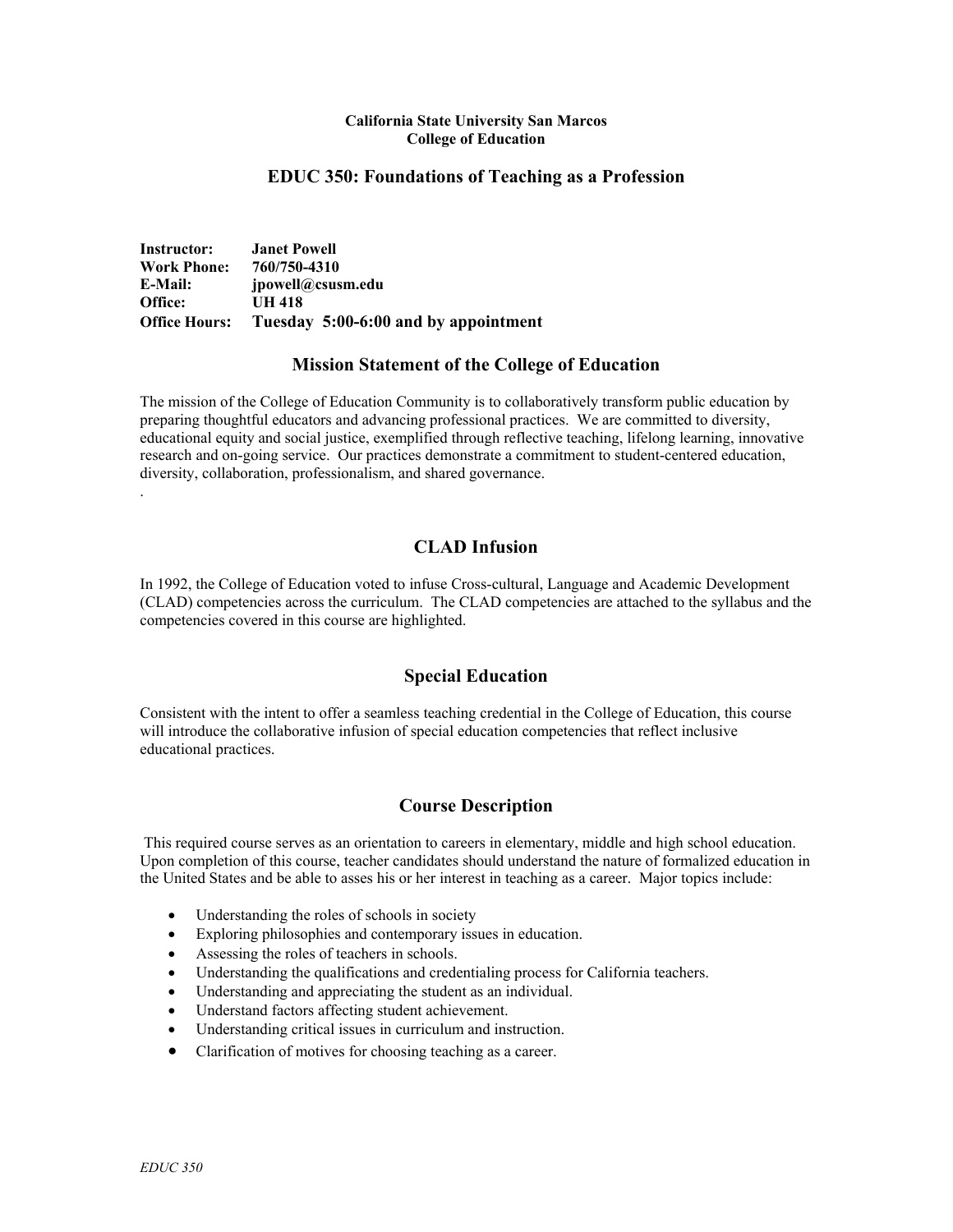### **Required Texts**

Segall, William E. and Wilson, Anna V. (1998) *Introduction to Education: Teaching in a Diverse Society*. Prentice Hall.

Kidder, Tracy (1989). *Among Schoolchildren.* Boston: Houghton Mifflin

Thousand, J. "Laws Related to Special Education that Affect Teachers" - Essay is attached.

Villa, Richard A. and Thousand, Jacqueline S. (1995). *Creating an Inclusive School.* Alexandria, VA: Association for Supervision and Curriculum Development.

## **Course Requirements**

It is expected that students will come to class prepared to discuss the readings, submit required assignments, and participate in class activities. Teacher education is a professional preparation program. Students will be expected to adhere to academic honesty and integrity, standards of dependability, confidentiality and writing achievement. Because it is important for teachers to be able to effectively communicate their ideas to students, parents, colleagues, and administrators, writing that is original, clear and error-free is a priority for the College of Education. It is expected that work will be turned in on time. Late work will affect the student's grade in the course and will not be accepted after a week. Please discuss individual issues with the instructor.

#### **College of Education Attendance Policy**

Due to the dynamic and interactive nature of courses in the College of Education, all students are expected to attend all classes and participate actively. Absences and late arrivals/early departures will affect the final grade. If you miss two class sessions or are late (or leave early) for more than three sessions, you cannot receive a grade of A. If you miss 3 class sessions, your highest possible grade is a C+. A minimum grade of C+ is required in EDUC 350 to qualify as prerequisite for admission to the CSUSM teacher credential program. COE attendance policy states, "At a minimum, students must attend 80% of class time, or s/he may not receive a passing grade for the course at the discretion of the instructor. Individual instructors may adopt more stringent attendance requirements." Should students have extenuating circumstances, please contact the instructor as soon as possible.

#### **Field Work**

In addition to in-class work, assigned readings and projects, students will participate in forty-five (45) hours of supervised fieldwork assignments in a variety of public school settings. A recommendation (usually from the classroom teacher where most of the fieldwork is done), as well as a Field Experience Form with documented hours and teacher verification are requirements for admission to the CSUSM Teacher Credentialing programs. A minimum grade of a C+ is also required in this course.

#### **Use of Technology**

Students are expected to demonstrate competency in the use of various forms of technology (i.e. word processing, electronic mail, use of the Internet, and/or multimedia presentations). Specific requirements for course assignments with regard to technology are at the discretion of the instructor.

#### **Creating the Inclusive Classroom**

Students will demonstrate a knowledge of laws and dispositions that relate to special education through a variety of activities such as the viewing and analysis of the video F.A.T. City, reading and analysis of "School Law & Diversity," and/or Creating an Inclusive School.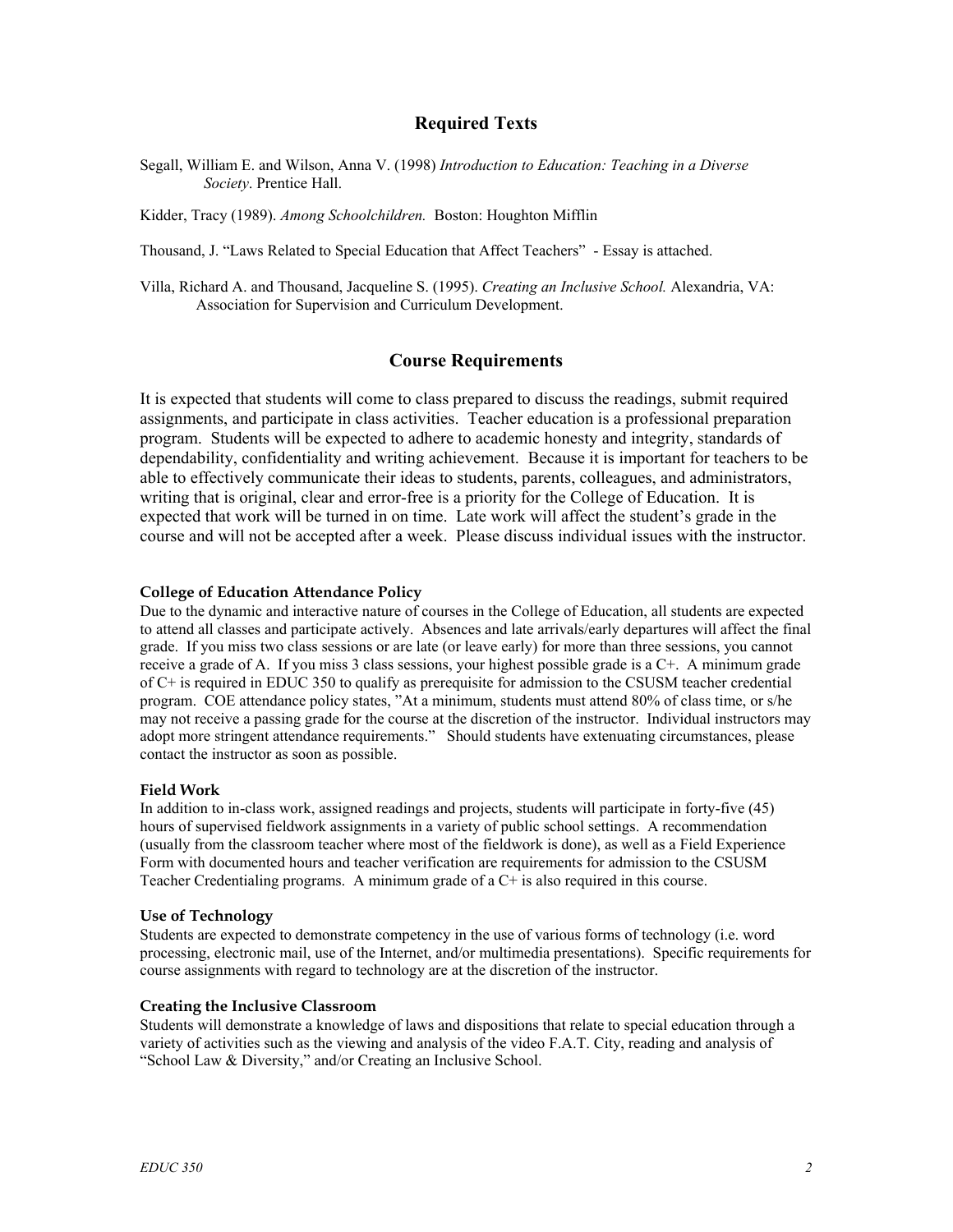# **Teaching Performance Expectation (TPE) for EDUC 350**

A primary goal of EDUC 350 is to begin the process of developing teacher candidates to become professional educators. The following TPE (Teacher Performance Expectation) is expected to be met during this course:

## **TPE 12: Professional, Legal, and Ethical Obligations**

Candidates are aware of their own personal values and biases and recognize ways in which these values and biases affect the teaching and learning of students. They resist racism and acts of intolerance. Candidates appropriately manage their professional time spent in teaching responsibilities to ensure that academic goals are met.

Candidates for a Teaching Credential understand and honor legal and professional obligations to protect the privacy, health, and safety of students, families, and other school professionals. They are aware of and act in accordance with ethical considerations and they model ethical behaviors for students. Candidates understand and honor all laws relating to professional misconduct and moral fitness.

# **Teaching Performance Assessment for Developing as a Professional Educator**

The successful completion of the Initial Philosophy of Teaching Statement is a requirement for completion of the this course and partially meeting the TPE described above. This statement will be used for assessment both in the course and at completion of the College of Education program. Retain an electronic copy of your statement for submission for your portfolio at the completion of the program.

The following course activities contribute to the assessment of teacher candidates. Although the attached activity descriptions are required for every section of EDUC 350, your instructor will likely have other activities and assignments that contribute to your grade in this course.

### REQUIRED ACTIVITIES:

- Credo for Support
- FAT City
- Initial Philosophy of Teaching Statement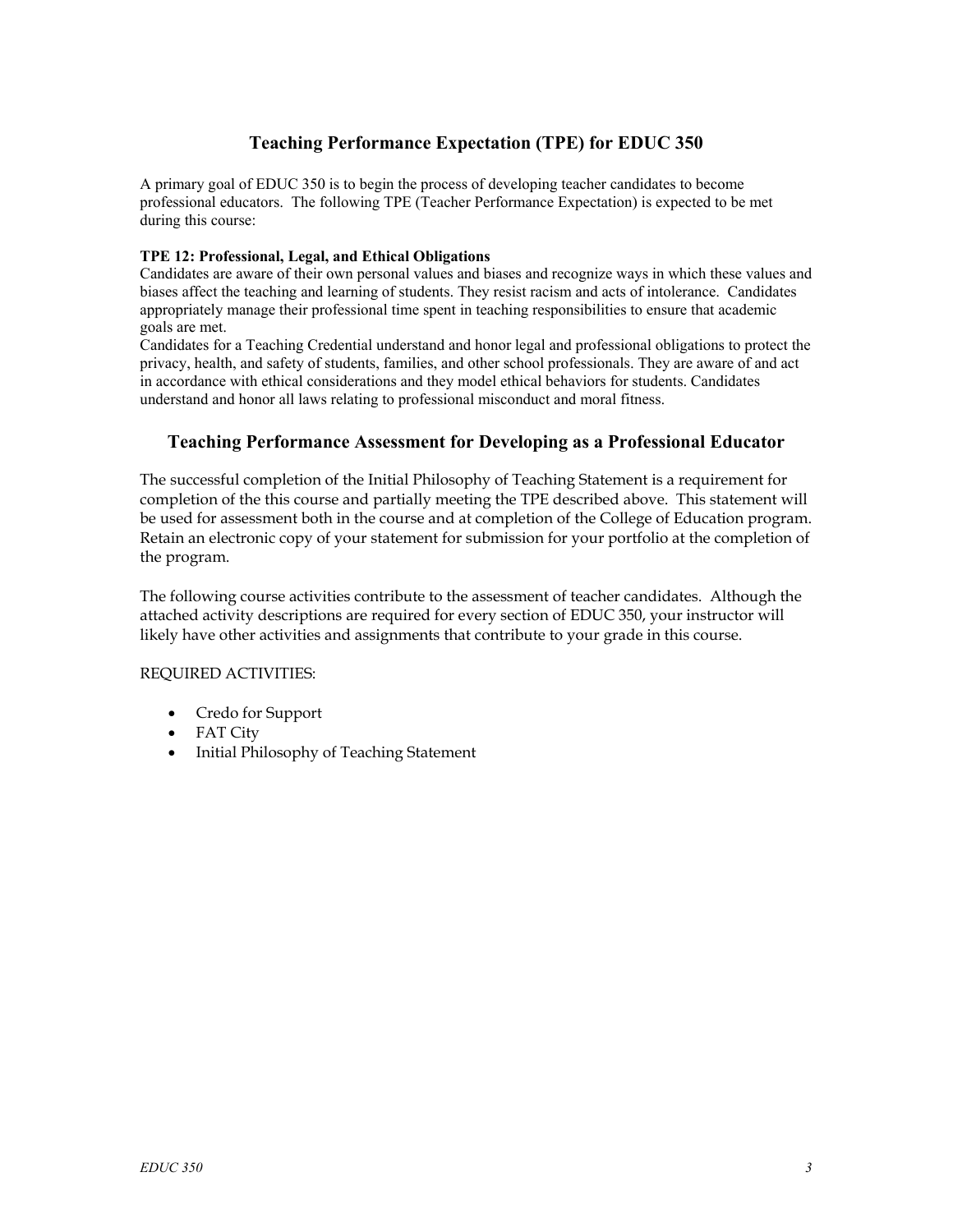# **Credo for Support**  EDUC 350

| Learner Outcomes: | Articulation in the need for dignity and respect for individuals with and without<br>disabilities                                          |
|-------------------|--------------------------------------------------------------------------------------------------------------------------------------------|
| Assessment:       | Word processed or in-class statement of understanding of the need for dignity and respect<br>for individuals with and without disabilities |

# **Activity Description**

### **Preparation**

1. Before class, read the voice in Creating an inclusive school.

2. In class, watch the video, Credo for support.

### **Reflection and Applications**

- 1. After reading the above chapter and watching the video, hand out the text of the video and participate in a group to discuss sections of the video.
- 2. Divide up the verses of the written A Credo for Support so the entire text is covered across the groups. Have students discuss the intent of the content of their section, highlighting why people with disabilities would have these requests of the people who provide them support. Ask them to discuss any examples of disrespectful or undignified treatment of others they have observed and what they would do in those situations.
- 3. Share out small group discussion as a whole class. Make sure the discussion addresses how this credo is an example of self-determination and self-advocacy that we want for all people.
- 4. As a closure to the lesson, show the video again. It has been a powerful experience to have a member of each group read their group's part out loud with the video or after the video.
- 5. Encourage students to visit the web site and, if they have not already read Norm Kunc and Emma Van der Klift's "Voice" in Creating an inclusive school.

## **Readings, Web Site, and Video for Activity**

Villa, R.A. & Thousand, J.S. (1995). Creating an inclusive school. Alexandria, VA: Association for Supervision and Curriculum Development.

Voice: pp. 162-167

Kunc, N. & Van der Klift, E. (1995). <u>A credo for support</u> [Video]. (Available from Axis consultation & Training Ltd. (250) 754-9939 or [www.normemma.com\)](http://www.normanemma.com/)

Written text of the video content to be used in class activities.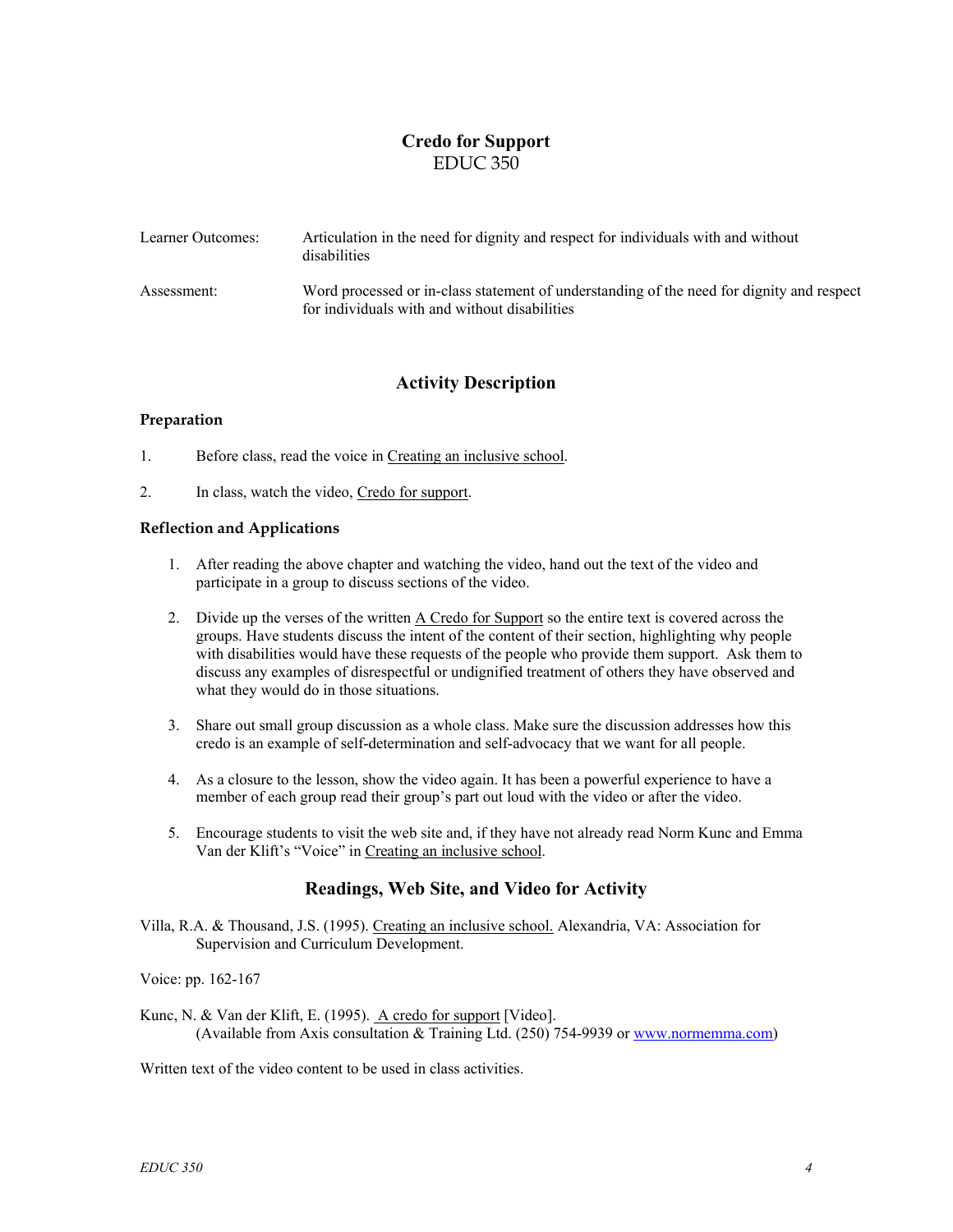# **FAT CITY**  EDUC 350

| Learner Outcomes: | Articulation understanding of the challenges of having a learning disabilities and the<br>potential impact of a disability on a person's schooling and life.          |
|-------------------|-----------------------------------------------------------------------------------------------------------------------------------------------------------------------|
| Assessment:       | Word processed or in-class statement of the challenges of having a learning disabilities<br>and the potential impact of a disability on a person's schooling and life |

# **Activity Description**

### **Preparation (Optional)**

Text or other readings on various disabilities

### **Reflection and Applications**

- 1. Show the class the video, F.A.T. City. Stop the video periodically to either engage in the activity being demonstrated in the video (e.g., continuing a sentence without the use of a particular vowel) or to discuss how the experience of having the demonstrated difficulty affected the students. You may with to provide an outline with the name of each of the disabilities as a heading under which student can jot down notes and questions or comments while they are watching the video.
- 2. In class discussions, be sure to emphasize the importance of identifying student's processing problems so that appropriate supports and accommodations (e.g., cues and signals, extra wait time) can be established in the classroom so students can succeed.
- 3. Encourage students to visit the CEC and ERIC web sites and other web sites that talk about learning disabilities and how to support students who experience them.

# **Web Sites and Video for Activity**

#### PBS F.A.T. City

(Copies can be obtained from the media center or from the special education faculty. Copies will be provided to all EDUC 350 instructors)

Council for Exceptional Children Web site: cec.sped.org

Federation for Children with Special Needs Web site: fcsn.org/resource.htm

ERIC Clearninghouse on Disabilities and Gifted Education Web site: ericec.org

Inclusion sites cisl.ospi.wednet.edu/CISL/Services/Teach/Inclusion/SE-INCLUSION.html cec.sped.org/bk/catalog/inclus.htm inclusion.com

Technology to Assist Young People circleofinclusion.org/links/assistivetech.html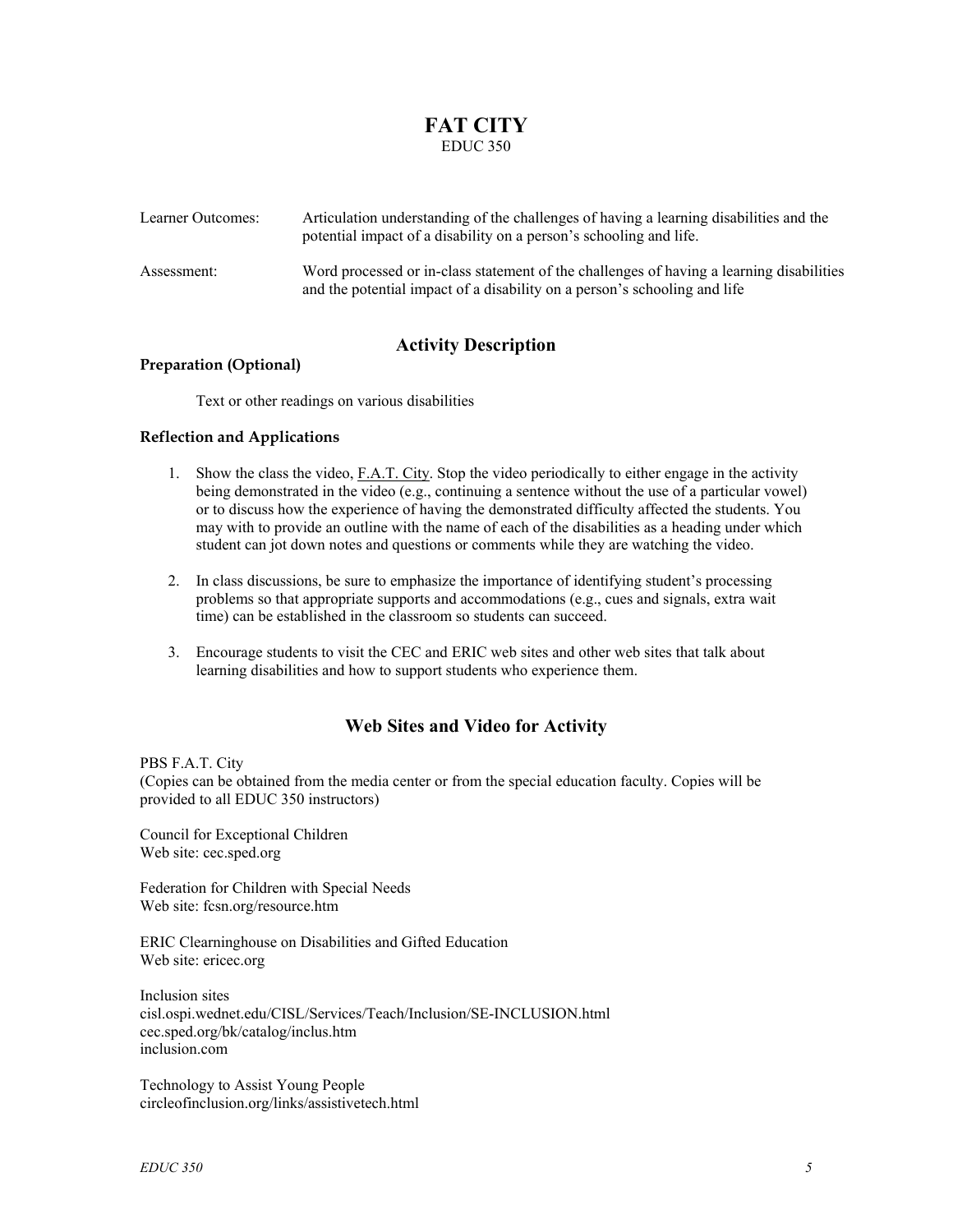### **Initial Philosophy of Teaching Statement**  EDUC 350

| Learner Outcomes: | Articulation in writing of a personal philosophy of teaching     |
|-------------------|------------------------------------------------------------------|
| Assessment:       | Word processed philosophy of teaching statement and 1-page credo |

# **Activity Description**

### **Preparation**

Complete previous course readings, web page examinations, and in-class discussions on education law, ethics, history, and inclusive philosophy.

### **Reflection and Applications**

Write an essay that articulates your personal philosophy of teaching given your view of the social context of schooling for 21<sup>st</sup> century inclusive, multicultural society. Do not be tempted to include a little of every way of thinking or take the words or ideas of various educational leaders. If you were to do so, elements would probably contradict each other and would not provide guidance when you need it. In preparing your philosophy statement, begin by quickly jotting down answers to each of the following seven sets of questions. To address the questions, think solely about your OWN ideas. Write no more than a 1/2 of a page to answer each question, taken in order. Interpret the questions any way you like; they are meant to guide you in discovering what you believe.

- 1. What is the social context of schooling for  $21<sup>st</sup>$  century multicultural society?
- 2. What is the good? Who is the good person living in the good society?
- 3. What is the purpose of education?
- 4. What should everyone learn? Why?
- 5. What is the nature of learning?
- 6. What is (excellent) teaching?
- 7. What does school do?

Now consider the answers to these questions as a set and begin to write the first draft of your philosophy of teaching essay. After composing this first draft, check to that that your statements are consistent and revise so that your ideas and statements are coherent. Take out extra words. Read your statements aloud to yourself and at least one friend to be sure you truly communicate your heartfelt beliefs and convictions. Your criteria for success are at least the following: 1) no more words can be cut, and 2) an oral reading convinces YOU fully of the soundness of your philosophy.

The essay should meet the following two criteria. First, it should be a concise expression of personal philosophy of teaching given your view of the social context of schooling for  $21<sup>st</sup>$  century multicultural society. Secondly, this response should be no less than 2 and no more than 3 pages in length. When completed, write a shortened version of your philosophy, a one-page "credo." Keep your philosophy statement and credo where you can refer to it often. Use them to guide to organization of a professional portfolio.

It should take approximately a total of two hours to develop and polish your philosophy statement and restate it as a credo. It likely will take three or more "sittings" to get out a draft that meets the two-pronged criteria stated in the previous paragraph.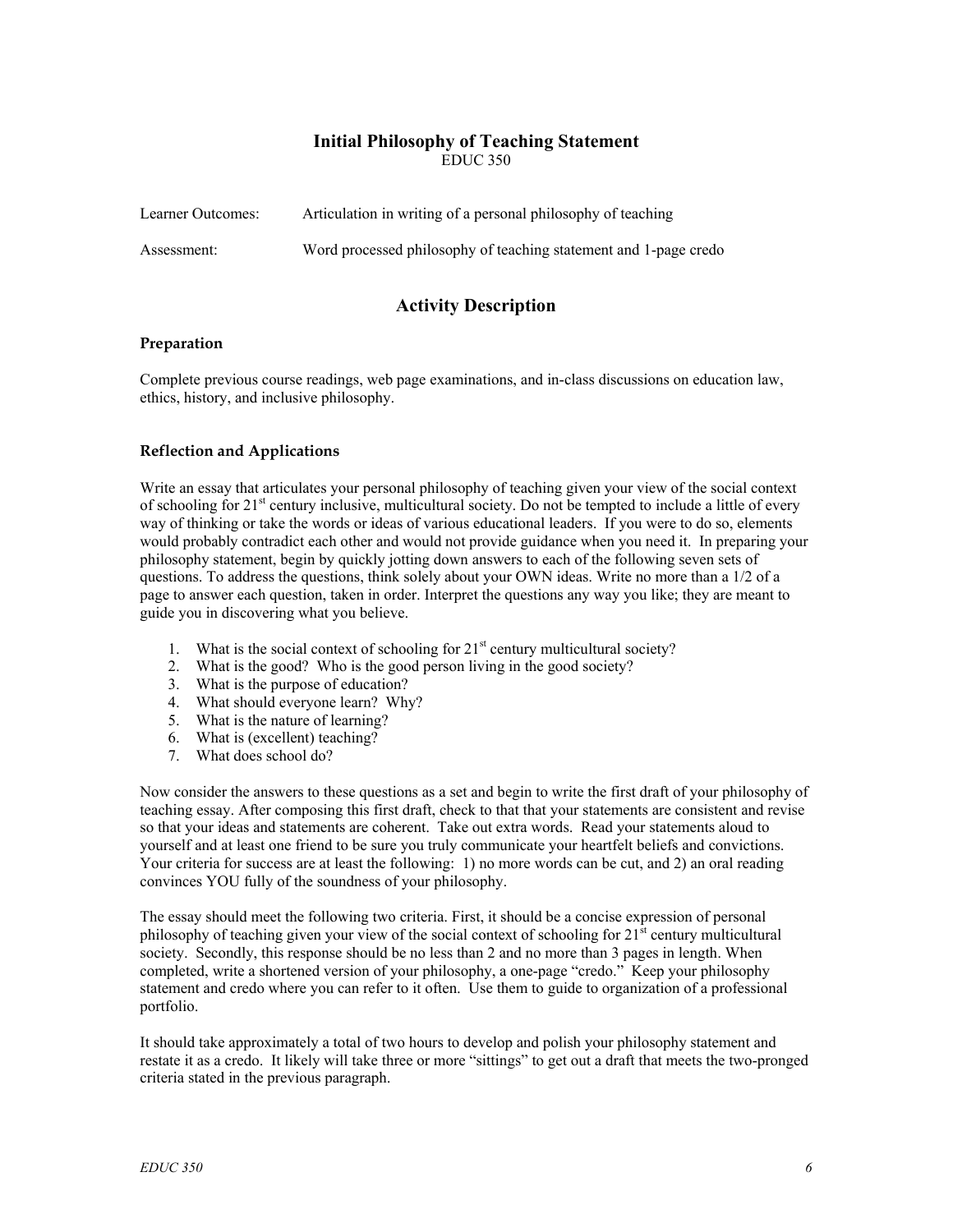## **Law and Diversity**  EDUC 350

| Learner Outcomes: | Applies understanding of the legal context of inclusive education and laws which<br>influence teaching responsibilities by posting the five most important school laws the<br>student believes affects him/her as a professional educator. At least one posting needs to<br>relate to special education law and reacting to other postings on an asynchronous<br>discussion board regarding this topic. |
|-------------------|---------------------------------------------------------------------------------------------------------------------------------------------------------------------------------------------------------------------------------------------------------------------------------------------------------------------------------------------------------------------------------------------------------|
| Assessment:       | Written identification of the five most important school laws the student believes affects<br>him/her as a professional educator, with at least one of the five relating to special<br>education law.                                                                                                                                                                                                   |

# **Activity Description**

### **Preparation**

Study the following chapters and web sites:

Thousand, J.S. (attached). Laws that relation to special education that affect teachers.

- Kluth, P., Villa, R., & Thousand, J. (Dec. 2001/Jan 2002) 'Our school doesn't offer inclusion' and other legal blunders. Educational Leadership, 59 (4), 24 – 27.
- Villa, R. A. & Thousand, J. S. (l995). Creating an inclusive school. Alexandria, VA: Association for Supervision and Curriculum Development. Read all of Chapter 2.

#### U.S. Disability Law. Internet address: www.law.cornell.edu/topics/disability.html Includes information about laws affecting people with disabilities.

### OSERS IDEA Home Page. Internet address:

www.ed.gov/offices/OSERS/IDEA

Explanation of federal legislation known as IDEA which ensures a free appropriate education in the least restrictive environment for children with disabilities. The latest l997 federal reauthorization of the law is explained in detail.

### **Reflection and Applications**

Apply your understanding of the legal context of inclusive education and laws which influence your teaching responsibilities by:

- 1. In writing, identify five laws or court decisions which influence you as a professional educator. At least one of these five must related to special education law.
- 2. In class, have students share selections and rationale for selection of the laws and decisions.
- 3. As closure, have students "quick write" in three to four sentences, what they learned about their legal and ethical responsibilities and in what ways it influences their educational philosophy.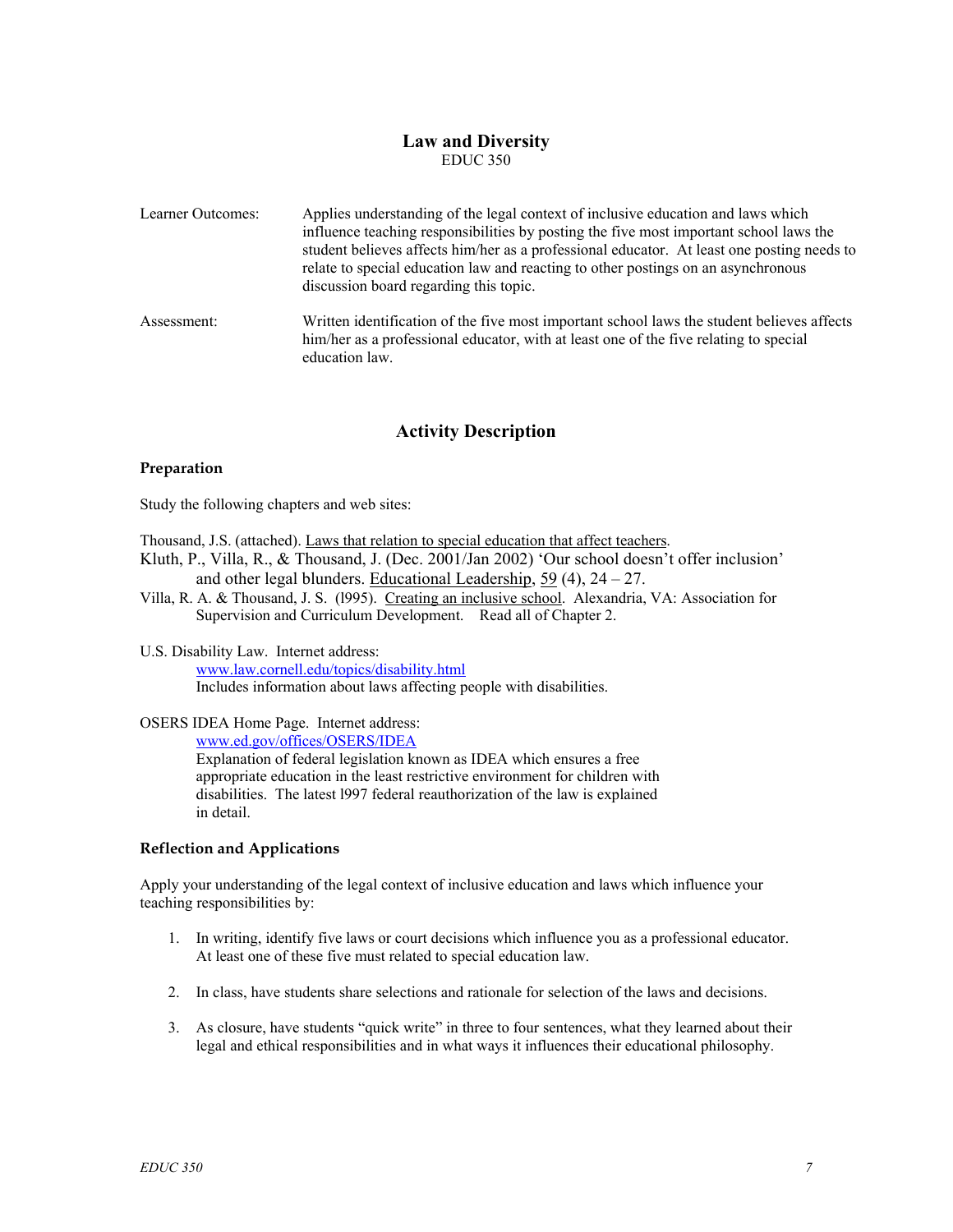# **Laws Related to Special Education that Affect Teachers**

Jacqueline Thousand

Chapter 2 of Villa and Thousand (l995), Contemplating Inclusive Education from a Historical Perspective, charts over 200 years of history which has brought us as a country to embrace inclusive educational opportunities for all children. What follows is a summary of key court cases and legislation which have shaped special education and the teacher's role in supporting students with varying learning and language differences. For more detail see these two web sites: www.law.cornell.edu/topics/disability.html and www.ed.gov/offices/OSERS/IDEA.

### **Legislation Related to Special Education**

The development of special education services in this country has been greatly influenced by the civil rights movement of the l960s. Out of the movement came legislation designed to prevent discrimination. For instance Section 504 of the Vocational Rehabilitation Act of l973 is a civil rights law that prevents discrimination against all persons with disabilities in programs the receive federal funds. Since all public schools receive federal funds in some form, Section 504 ensures equal opportunity for students' participation in the full range of school activities. Also, through Section 504, some students who are not eligible for special education services may receive accommodations to assist them to be successful in school. For example, students with health problems such as asthma or extreme allergies as well as other challenges that do not make them eligible for special education my receive assistance through Section 504.

The Americans with Disabilities Act (ADA), signed into law by President Bush in l990 extends the Vocation Rehabilitation Act of l973 by protecting all individuals with disabilities from discrimination and requires employers to make reasonable accommodations for employees with disabilities. ADA does not deal directly with education; however, it does clarify the civil rights of all people with disabilities and ensures that buildings, transportation, and other public places (including schools) are accessible to people with disabilities. Your school must be accessible to wheelchairs, for instance. If it is not, it must undergo renovations to install ramps, elevators, or wide entryways.

In l975 the U.S. federal government finally made a legal commitment to the education of students with disabilities. In that year Congress passed Public Law 94-142, the Education for the Handicapped Act (EHA) which set federal guidelines for special education services. It translated early court decisions into civil rights principles for students with disabilities and mandated the six concepts that have guided special education practice ever since. Those six principles are:

- 1. **Free Appropriate Public Education**. Students with disabilities are entitled to attend public schools and to receive the educational services they need. This education is provided at no cost to parents.
- 2. **Least Restrictive Environment**. Students with disabilities must be educated in the least restrictive environment in which they can succeed with support. For most students, this environment is the general education classroom.
- 3. **Individualized Education Program**. Services for students with disabilities must be individually tailored. This is accomplished by annually developing or revising an Individualized Education Program (IEP). Every IEP includes a statement of the student's current performance levels, a set of goals and accompanying short-term benchmarks or objectives for achieving the goals. The IEP clearly specifies who is responsible for delivering various aspects of the student's program, how progress will be evaluated, and where and how long services will be provided.
- 4. **Nondiscriminatory Evaluation.** Students are to be assessed using instruments that do not discriminate on the basis of race, culture, or disability. In considering eligibility for special education, students must be assessed by a multidisciplinary team in their native language using tests that directly relate to the area(s) of concern for which the child was referred.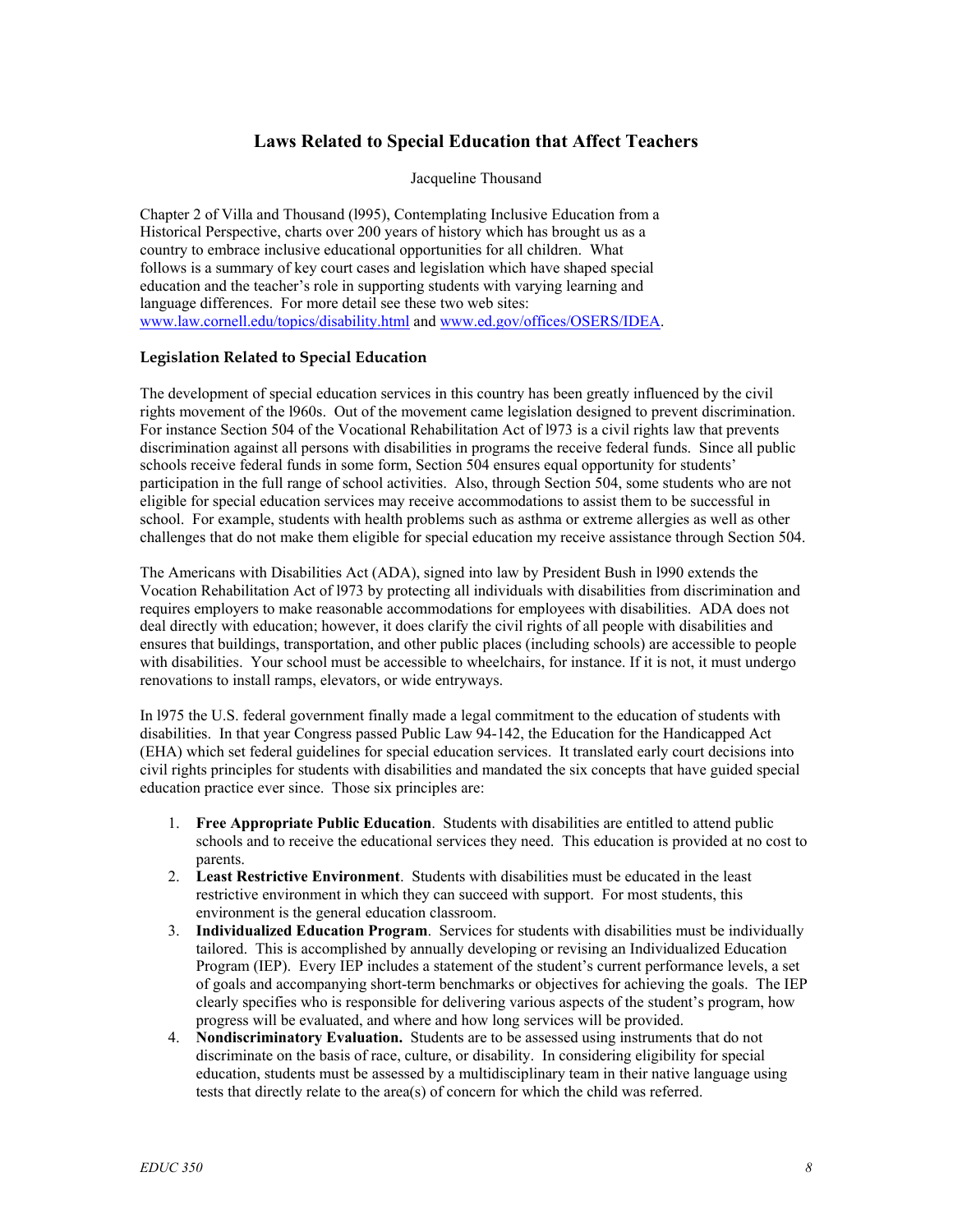- 5. **Due Process**. Due process procedures protect students with disabilities and their parents in all special education affairs. Specifically, if a disagreement occurs between the family and school personnel regarding a student's eligibility for special education, no changes can be made in the student's services until an impartial hearing and, if necessary, the appropriate court resolves the issue. School personnel also are protected if they disagree with parents' requests for services; they also may use due process procedures to resolve the dispute.
- 6. **Zero Reject and Child Find**. No student may be excluded from public education because of a disability. Each state also must take action to locate children who may be entitled to special education services.

Public laws must be periodically reauthorized. The l990 reauthorization of P.L. 94-142 described above changed the law to the Individuals with Disabilities Education Act (IDEA). The more suitable person-first language of "individual with disabilities" replace the unfavorable labeling language of "the handicapped" in the title of the legislation. This law added significantly to providing education to very young children with disabilities and preparing older student for transition to post-secondary life. Two new categories of disability – autism and traumatic brain injury – were added to the already existing categories of learning disabilities, speech or language impairments, mental retardation, emotional disturbance, hearing impairments, visual impairments, deaf-blindness, orthopedic impairments, multiple disabilities, and other health impairments. It also funded projects to promote the inclusion of students with severe disabilities in general education.

In l997, President Clinton signed into law the second reauthorization of P.L. 94-142 and accompanying amendments know as IDEA 97. Seven significant changes greatly affect schools, teachers, and educational and assessment practices**.** 

- 1. **General Education** Teacher Involvement. At least one general educator must participate as a member of a student's IEP team. The IEP also must directly address the student's participation in general education and must justify placements that are not in general education.
- 2. **Evaluation and Eligibility**. IDEA 97 clarifies that when parents consent to have their child evaluated, they are not consenting to possible future special education placement. Students cannot be made eligible for special education because of past poor instruction or because of language differences. Previous requirements that a comprehensive reevaluation occurs every three years can be modified if the family desires; already existing information can be used rather than repeated administration of standardized tests.
- 3. **Assessment of All Students**. Historically students receiving special education services were not included in state, district, or school-wide assessment of student performance. IDEA 97 corrected this by requiring that by July, 2000, each state must assess the academic progress of students who have IEPs by including them in the standardized assessments other students task or by using an alternative assessment process. Students who need appropriate adaptations such as extended time or large print during assessment are entitled to these adaptations.
- 4. **Discipline**. If needed, the IEP must include strategies for addressing student behavior issues. A behavior pan must be developed, if a student is suspended or placed in an alternative interim placement. If a student with disabilities brings a weapon or drugs to school, the school now has the option to place the student in an alternative placement for up to 45 days; and that placement must provide continued special education services.
- 5. **Transition.** Beginning at age 14, IEPs must address the transition to post-secondary needs of students eligible for special education. These needs must be updated annually, with increasing detail each year as to the school and outside services (e.g., community vocational education) the student will access.
- 6. **Paraprofessionals**. Paraprofessionals, teaching assistants, aides, and like personnel must be trained for their jobs and appropriately supervised.
- 7. **Mediation**. As part of due process procedural rights, each state must make mediation available to parents as an early and informal strategy for resolving disputes over a student with disabilities' identification, placement or services. The State bears the cost of mediation. Parents do not have to mediate; and mediation may not delay a possible due process hearing.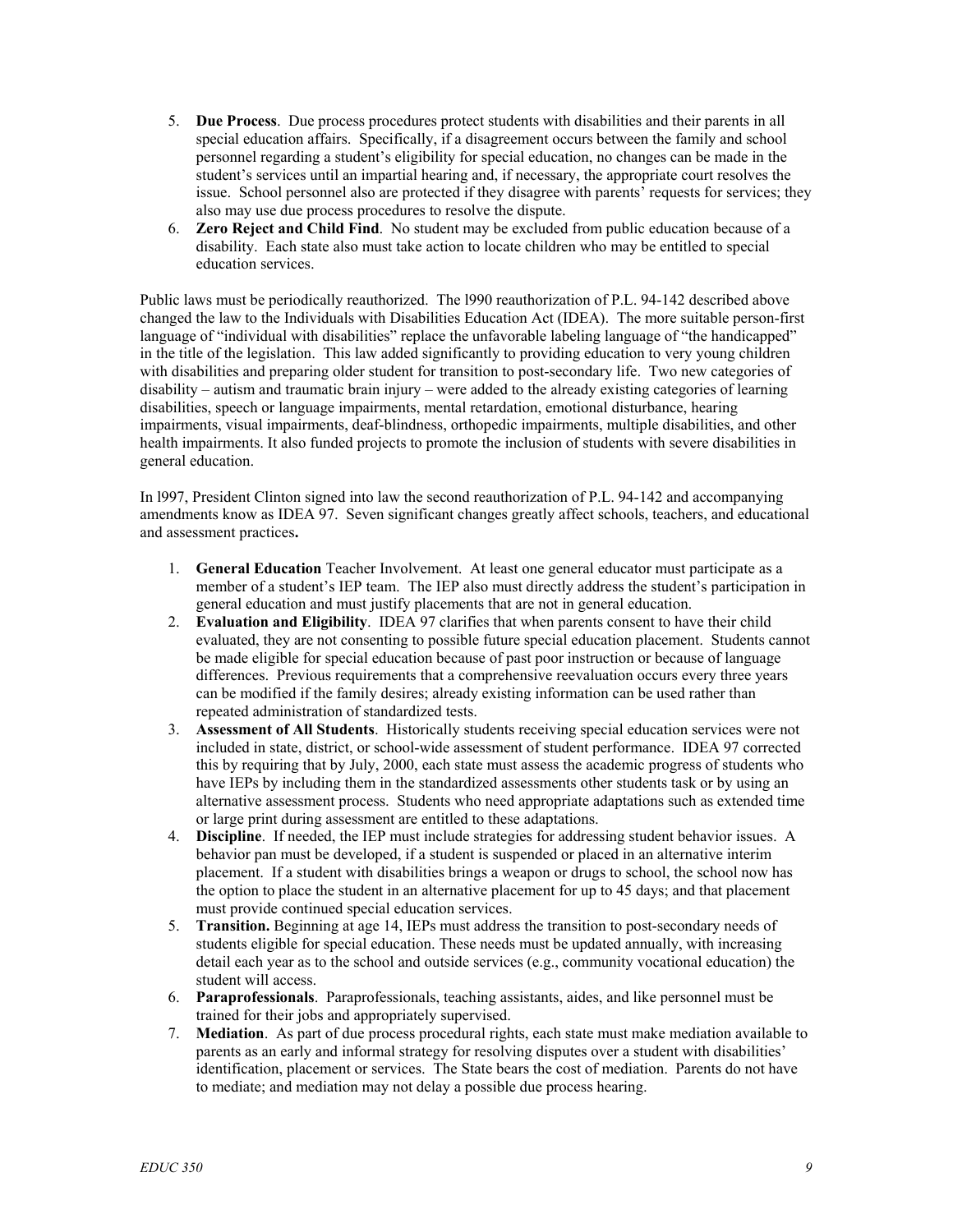### **Court Cases Influencing Special Education**

Issues concerning students with disabilities are addressed by federal and state laws. How these laws are interpreted often is resolved through the courts. Since 1954, many hundreds of legal decisions have clarified the rights of students with disabilities and the role of educators in supporting these children's education. In many instances court decisions led to the development of and passage of legislation. As you review some of the landmark decisions listed here, you should notice how they influenced legislation described earlier.

- **Brown v. Board of Education (1954).** This probably is the most important case in establishing the principle that school segregation denies equal education opportunity. Although the decision refers primarily to racial segregation, it is viewed as the foundation for ensuring equal educational opportunity for students with disabilities.
- **Diana v. State board of Education (1970).** California was required to correct biased assessment practices with Chinese American and Mexican American students. Students for whom English was not a primary language had to be assessed in both their primary language and English; culturally biased items had to be dropped from tests and alternative intelligence tests had to be developed to reflect Mexican American culture.
- **Larry P. v. Riles (1984).** In California it was ruled that IO testing as a basis for identifying African American students as mentally retarded for special education purposes was discriminatory. California schools were ordered to reduce the disproportionately high numbers of African American students in special classes for students with mental retardation.
- **Honig v. Doe (1998).** This decision ruled that if a students is excluded from school for more than 10 days, it was a change of placement and all procedures for making a change of placement must be followed.
- **Daniel R.R. v. State Board of Education. (l989).** This decision established the consideration of the following two factors in determining the appropriateness of a placement for a student with disabilities: 1) whether a student can be satisfactorily educated in general education with supplementary supports and services, and 2) whether, in cases in which the general education setting is not successful, the student is mainstreamed to the maximum extent appropriate.
- **Oberti v. Board of Education of Clementon School District (l993).** This case is considered key in establishing the principle of inclusive education. In this case concerning a student with Down syndrome, the district court ruled and the court of appeals upheld the ruling that school districts must make available a full range of supports and services in general education to accommodate the needs of students with disabilities. The court stipulated that because a student learns differently from others does not necessarily warrant exclusion from general education.
- **Doe v. Withers (l993).** Mr. Withers, a history teacher, was responsible for making oral testing accommodations for Douglas Doe, a student with learning disabilities who was in his class. Although a state legislator, Mr. Withers refused to provide the oral testing. Consequently, Douglas failed the class, making him ineligible for athletics. The court awarded the family \$5000 in compensatory damages and \$30,000 in punitive damages. This case is widely cited as an example of general educators' responsibility to make good faith efforts to provide required accommodations for students with disabilities.
- **Sacramento Unified City School District v. Rachel H. (l994).** This case is another historic national victory for inclusive education, not only because the Ninth Circuit U.S. Court of Appeals required the Sacramento school district to place Rachel Holland, a girl with severe disabilities, in regular education classes full-time with non-disabled peers, but because the U.S. Supreme Court refused to hear the school district's 11<sup>th</sup> hour appeal to overturn the Ninth Circuit's decision. This left the circuit court's landmark decision intact and, in the words of the Holland's attorney, "signaled the end to a system that automatically excludes children with disabilities from the regular classroom and relegates them to segregated 'handicapped only' classes.

Source: Much of the material presented above is adapted from Marilyn Friend and William Bursuch's excellent 1999 text, Including Students with Special Needs: A Practical Guide for Classroom Teachers (2<sup>nd</sup>